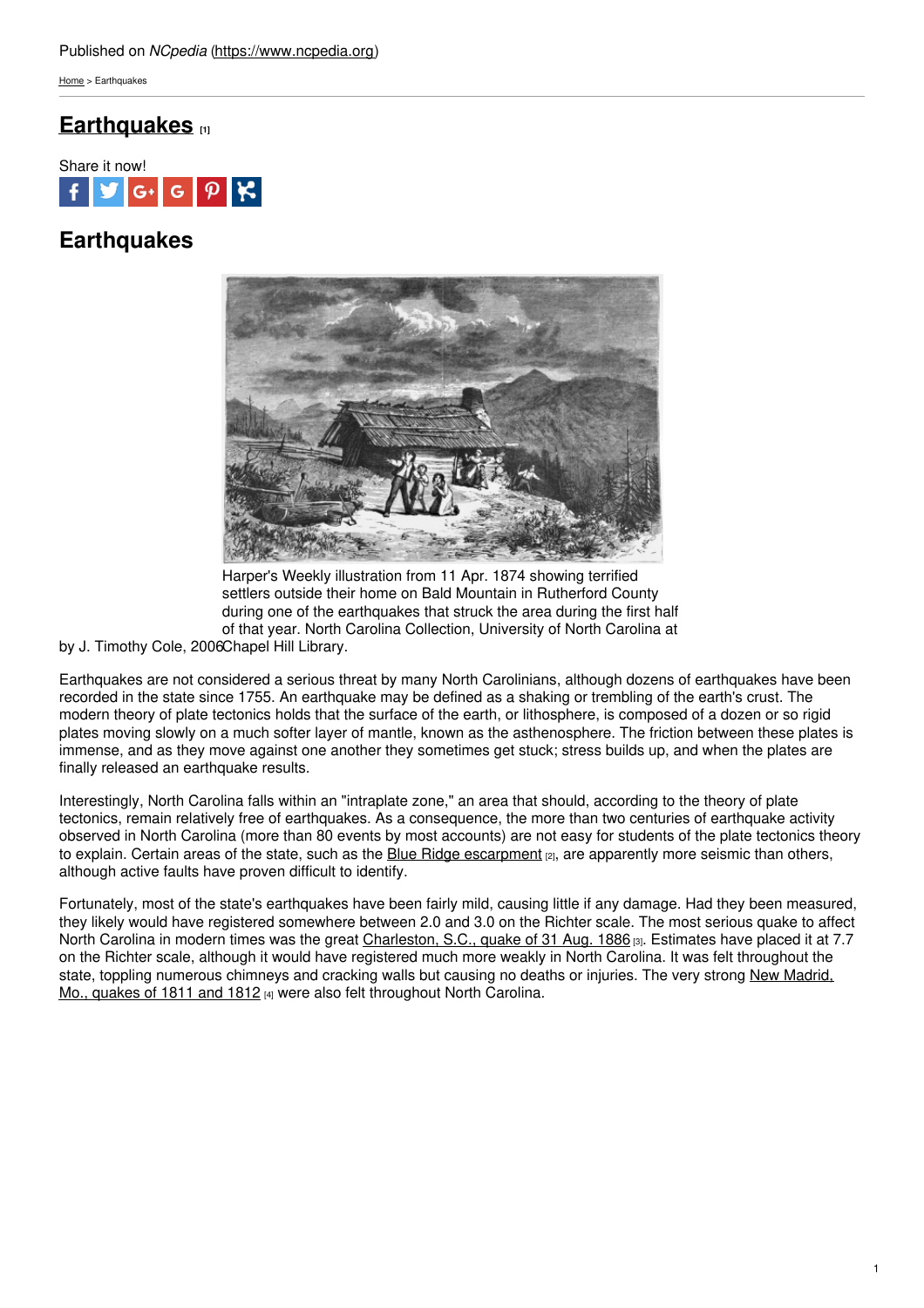

Charleston, South Carolina Earthquake of 1886. Image courtesy of the U.S. [Geological](http://earthquake.usgs.gov/earthquakes/states/events/1886_09_01.php) Survey. The most important earthquakes to have

epicenters within the borders of North Carolina were those of 21 Feb. 1916, 20 Oct. 1924, and 2 Nov. 1928. Their effects were concentrated in western North Carolina, and no significant damage was reported. North Carolina's most notorious earthquakes also took place in the western part of the state. From February through June 1874 the present-day Lake Lure area was rocked by a series of as many as 100 mild shocks. Their epicenter was a mountain that later came to be known as [Rumbling](http://www.nature.org/ourinitiatives/regions/northamerica/unitedstates/northcarolina/placesweprotect/rumbling-bald.xml) Bald Mountain [5]. Although mild in intensity, the quakes received national attention. Some even speculated that North Carolina had an active volcano on its hands, although nothing materialized.

A seismograph has been in place at the [University](https://www.ncpedia.org/university-north-carolina-chapel-hi) of North Carolina at Chapel Hill<sub>[6]</sub> since 1953, and earthquake activity in the state has been continuously recorded ever since. Research continues on the seismicity of the region, especially as pertains to the Charleston events of 1886. The current understanding of earthquake phenomena in North Carolina does not preclude the possibility of a severe and unprecedented event causing serious damage and great loss of life. In 1988 Robert Ketter, director of the National Center for Earthquake [Engineering](http://mceer.buffalo.edu/) Research at the State University of New York at Buffalo  $\pi$ , predicted that a major earthquake would occur in the eastern United States by the year 2010, though little attention has been paid to earthquake-resistant buildings and preparedness in this area.

### **References:**

Gerald R. MacCarthy, "An Annotated List of North Carolina Earthquakes,"*Elisha Mitchell Scientific Society Journal*73 (1957).

L. Seeber and J. G. Armbruster, "The 1886-1889 Aftershocks of the Charleston, South Carolina, Earthquake: A Widespread Burst of Seismicity," *Journal of Geophysical Research*92 (1987).

#### **Additional Resources:**

North Carolina Earthquake Information, USGS: <https://earthquake.usgs.gov/earthquakes/byregion/northcarolina.php> [8]

North Carolina Geologic Survey, Earthquake Epicenters: <http://www.geology.enr.state.nc.us/haz/quake.htm> [9]

#### **Image Credits:**

Harper's Weekly illustration from 11 Apr. 1874 showing terrified settlers outside their home on Bald Mountain [inRutherford](https://www.ncpedia.org/geography/rutherford) County  $100$  during one of the earthquakes that struck the area during the first half of that year. North Carolina Collection, University of North Carolina at Chapel Hill Library.

Charleston, South Carolina Earthquake of 1886. Image courtesy of the U.S. Geological Survey. Available from [http://earthquake.usgs.gov/earthquakes/states/events/1886\\_09\\_01.php](http://earthquake.usgs.gov/earthquakes/states/events/1886_09_01.php) [3] (accessed September 24, 2012)

#### **Subjects:**

American Revolution [\(1763-1789\)](https://www.ncpedia.org/category/subjects/us-revolution) [11] Early Statehood [\(1789-1820\)](https://www.ncpedia.org/category/subjects/early-statehood-1) [12] [Reconstruction](https://www.ncpedia.org/category/subjects/reconstruction) (1865-1876) [13] Gilded Age [\(1876-1900\)](https://www.ncpedia.org/category/subjects/gilded-age-1876-1)<sup>[14]</sup> [Geography](https://www.ncpedia.org/category/subjects/geography) [15] [Weather](https://www.ncpedia.org/category/subjects/weather) [16] **Authors:** Cole, J. [Timothy](https://www.ncpedia.org/category/authors/cole-j-timothy) [17] **Origin - location:** [Rutherford](https://www.ncpedia.org/category/origin-location/mountai-12) County [18] **From:** [Encyclopedia](https://www.ncpedia.org/category/entry-source/encyclopedia-) of North Carolina, University of North Carolina Press.[19]